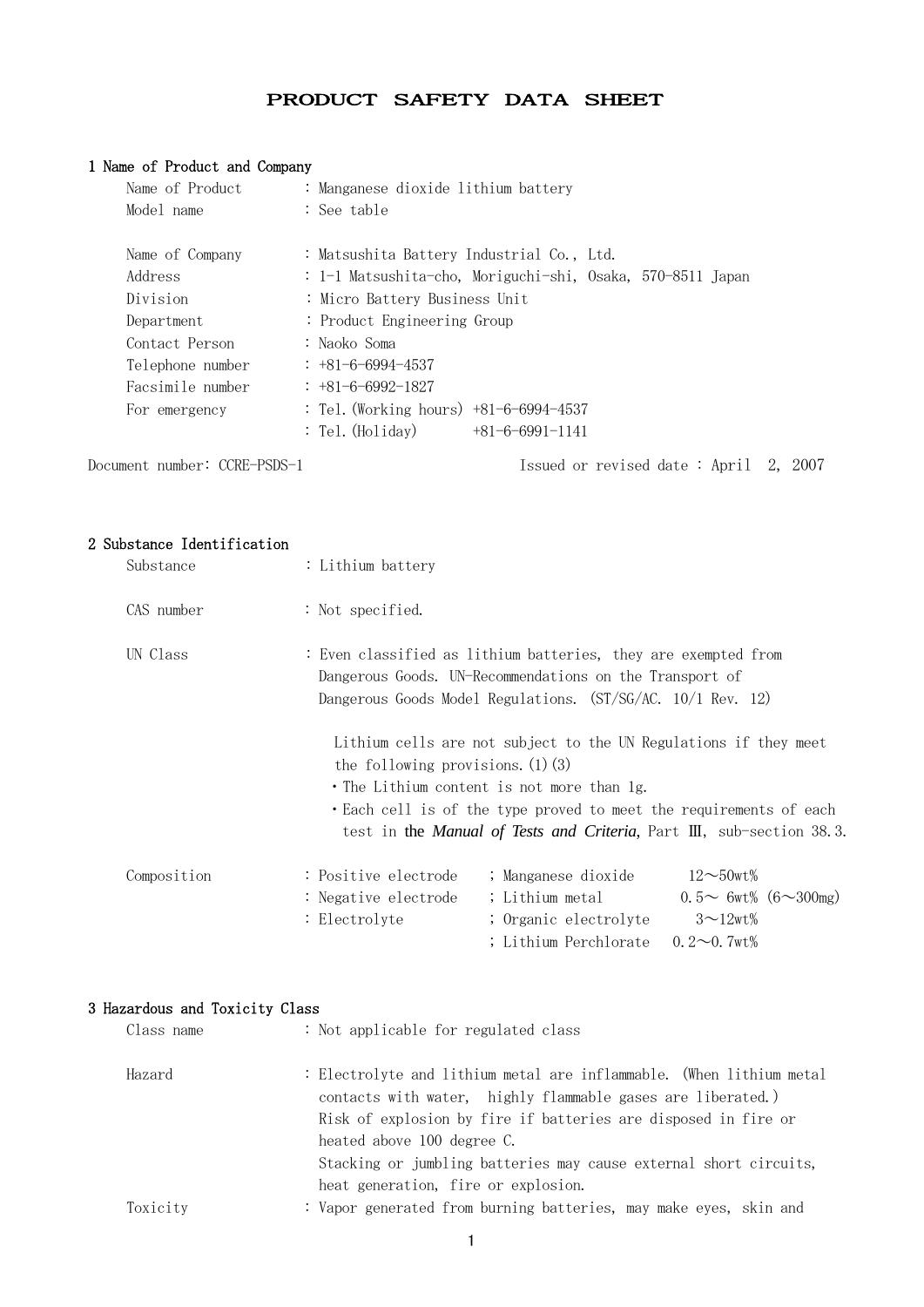### throat irritate.

## 4 First Aid Measures

 The product contains organic electrolyte. In case of electrolyte leakage from the battery, actions described below are required.

| Eve contact  | : Flush the eyes with plenty of clean water for at least 15 minutes<br>immediately, without rubbing. Take a medical treatment.<br>If appropriate procedures are not taken, this may cause an eye<br><i>irritation.</i> |
|--------------|------------------------------------------------------------------------------------------------------------------------------------------------------------------------------------------------------------------------|
| Skin contact | : Wash the contact areas off immediately with plenty of water and<br>soap. If appropriate procedures are not taken, this may cause sores<br>on the skin.                                                               |
| Inhalation   | : Remove to fresh air immediately. Take a medical treatment.                                                                                                                                                           |

# 5 Fire Fighting Measures

| Extinguishing method $\therefore$ Since vapor, generated from burning batteries may make eyes, nose |
|-----------------------------------------------------------------------------------------------------|
| and throat irritates, be sure to extinguish the fire on the windward                                |
| side. Wear the respiratory protection equipment in some cases. The                                  |
| Lithium metal in batteries reacts with water and generates                                          |
| Hydrogen gas. Risk of explosion by fire fighting using water.                                       |

Fire extinguishing agent

 : Dry chemical, alcohol-resistant foam, carbon dioxide and dry sand are effective.

# 6 Measures for electrolyte leakage from the battery

 Take up with absorbent cloth. Move the battery away from the fire.

## 7 Handling and Storage

| Handling | : When packing the batteries, do not allow battery terminals to<br>Contact each other, or contact with other metals. Be sure to pack<br>batteries by providing partitions in the packaging box, or in a<br>separate plastic bag so that the single batteries are not mixed<br>together. $(1)(2)$<br>: Use strong material for packaging boxes so that they will not be<br>damaged by vibration, impact, dropping and stacking during their<br>transportation. $(1)$ $(2)$ $(3)$<br>: Do not recharge batteries. Do not deform batteries.<br>: Do not mix different type of batteries. |
|----------|---------------------------------------------------------------------------------------------------------------------------------------------------------------------------------------------------------------------------------------------------------------------------------------------------------------------------------------------------------------------------------------------------------------------------------------------------------------------------------------------------------------------------------------------------------------------------------------|
|          | : Do not solder directly onto batteries.                                                                                                                                                                                                                                                                                                                                                                                                                                                                                                                                              |
| Storage  | : Do not let water penetrate into packaging boxes during their storage<br>and transportation.                                                                                                                                                                                                                                                                                                                                                                                                                                                                                         |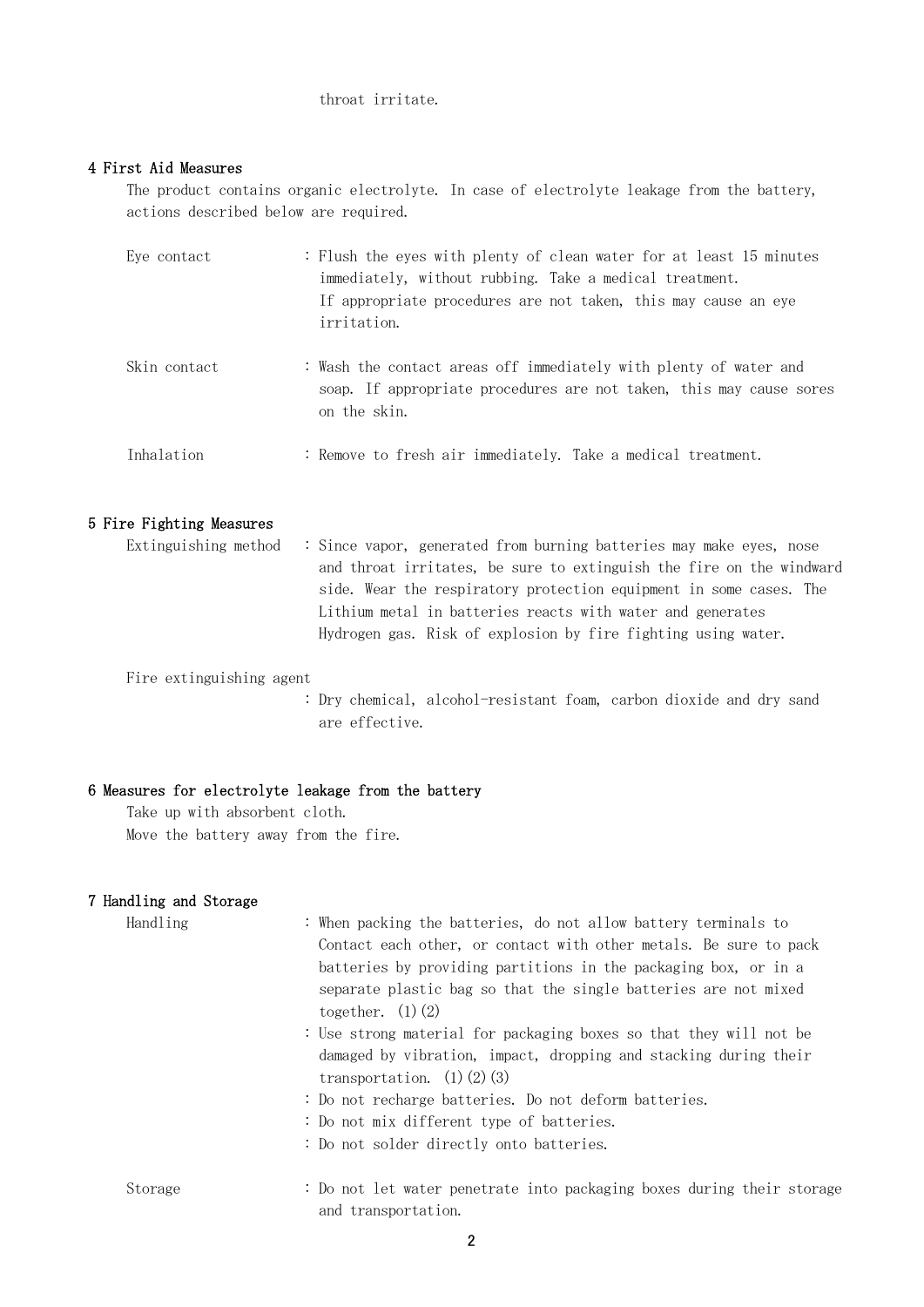|                   | : Do not store the battery in places of the high temperature exceeding |
|-------------------|------------------------------------------------------------------------|
|                   | 35 degree. C or under direct sunlight or in front of a stove.          |
|                   | Please also avoid the places of high humidity. Be sure not to expose   |
|                   | the battery to condensation, water drop or not to store it under       |
| frozen condition. |                                                                        |

: Fire fighting apparatus should be installed.

|                          | <b>8 Exposure Control</b> (in case of electrolyte leakage from the battery)                |  |
|--------------------------|--------------------------------------------------------------------------------------------|--|
| Acceptable concentration |                                                                                            |  |
|                          | : Not specified in ACGIH.                                                                  |  |
| Facilities               | : Provide appropriate ventilation system such as local ventilator in<br>the storage place. |  |
| Protective clothing      | : Gas mask for organic gases, safety goggle, and safety glove.                             |  |

#### 9 Physical and Chemical Properties

| Appearance | : Coin shape        |
|------------|---------------------|
| Voltage    | $: 3 \text{ volts}$ |

#### 10 Stability and Reactivity

 Since batteries utilize a chemical reaction they are actually considered a chemical product. As such, battery performance will deteriorate over time even if stored for a long period of time without being used. In addition, the various usage conditions such as discharge, ambient temperature, etc. are not maintained within the specified ranges the life expectancy of the battery may be shortened or the device in which the battery is used may be damaged by electrolyte leakage.

11 Toxicological Information (in case of electrolyte leakage from the battery) Acute toxicity :  $0 \text{ral}(\text{rat})$  LD50  $> 2,000 \text{mg/kg}(\text{estimated})$ 

| Irritation       | : Irritating to eye and skin. |
|------------------|-------------------------------|
| Mutagenicity     | : Not specified.              |
| Chronic toxicity | : Not specified               |

### 12 Ecological Information

 In case of the worn-out battery was disposed in land, the battery case may be corroded, and leak electrolyte. But, we have no ecological information.

### 13 Disposal Considerations

When the battery is worn out, dispose of it under the ordinance of each local government or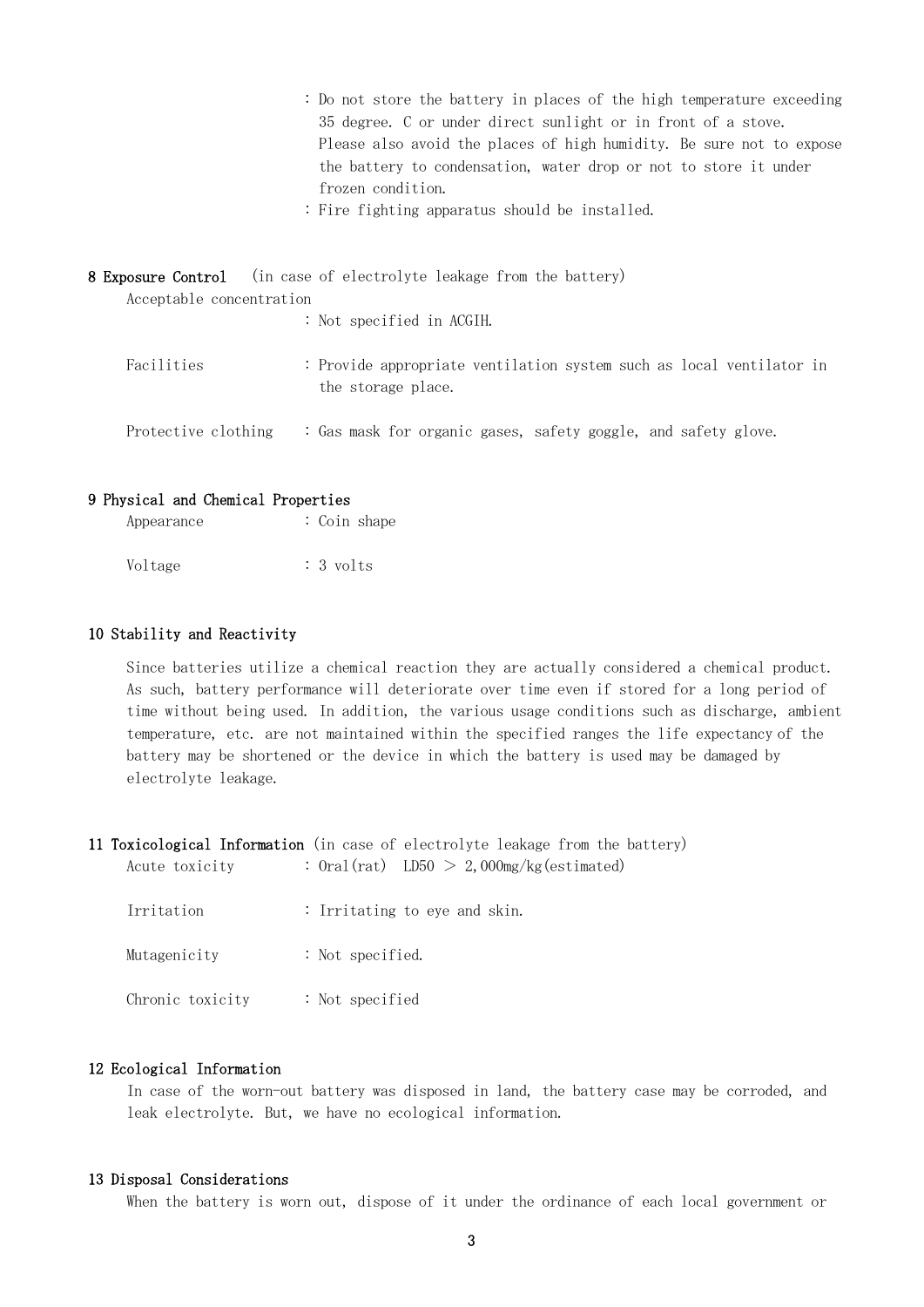the low issued by relating government.

#### 14 Transport Information

 During the transportation of a large amount of batteries by ship, trailer or railway, do not leave them in the places of high temperatures and do not allow them to be exposed to condensation.

During the transportation do not allow packages to be fallen down or damaged.

 For air shipment, except when installed in equipment, each package containing more than 24 lithium cells or 12 lithium batteries shall in addition meet the following requirements.(3)

- 1. Each package shall be marked indicating that it contains lithium batteries and that special procedures should be followed in the event that the package is damaged;
- 2. Each shipment shall be accompanied with a document indicating that packages contain lithium batteries and that special procedures should be followed in the event a package is damaged;
- 3. Each package is capable of withstanding a 1.2 m drop test in any orientation without damage to cells or batteries contained therein, without shifting of the contents so as to allow battery to battery (or cell to cell) contact and without release of contents; and
- 4. Except in the case of lithium batteries packed with equipment, packages may not exceed 30 kg gross mass.

#### 15 Regulatory Information

IATA Dangerous Goods Regulations

ICAO Technical Instructions for the safe transport of dangerous goods by air

#### 16 Other Information

 This PSDS is described on the basis of present materials, information and data. So, please notice that it will be revised by new information. Also this sheet is supplied to entrepreneurs as reference information in order to handle batteries safely. Please notice that entrepreneur have to deal with batteries as they think fit.

- References (1) UN Recommendations on the Transportation of Dangerous Goods Model Regulations (ST/SG/AC.10/1/Rev.12)
	- (2) Federal Resister / Vol. 65, No. 174 / Thursday, September 7, 2000 / Notices
	- (3) IATA Dangerous Goods Regulations 47th Edition(2006)

In California only, packages that contain CR lithium coin cells and the Owners/Operating Instructions of products that contain CR lithium coin cells must include the following statement: "Perchlorate Material - special handling may apply, See

[www.dtsc.ca.gov/hazardouswaste/perchorate](http://www.dtsc.ca.gov/hazardouswaste/perchorate)".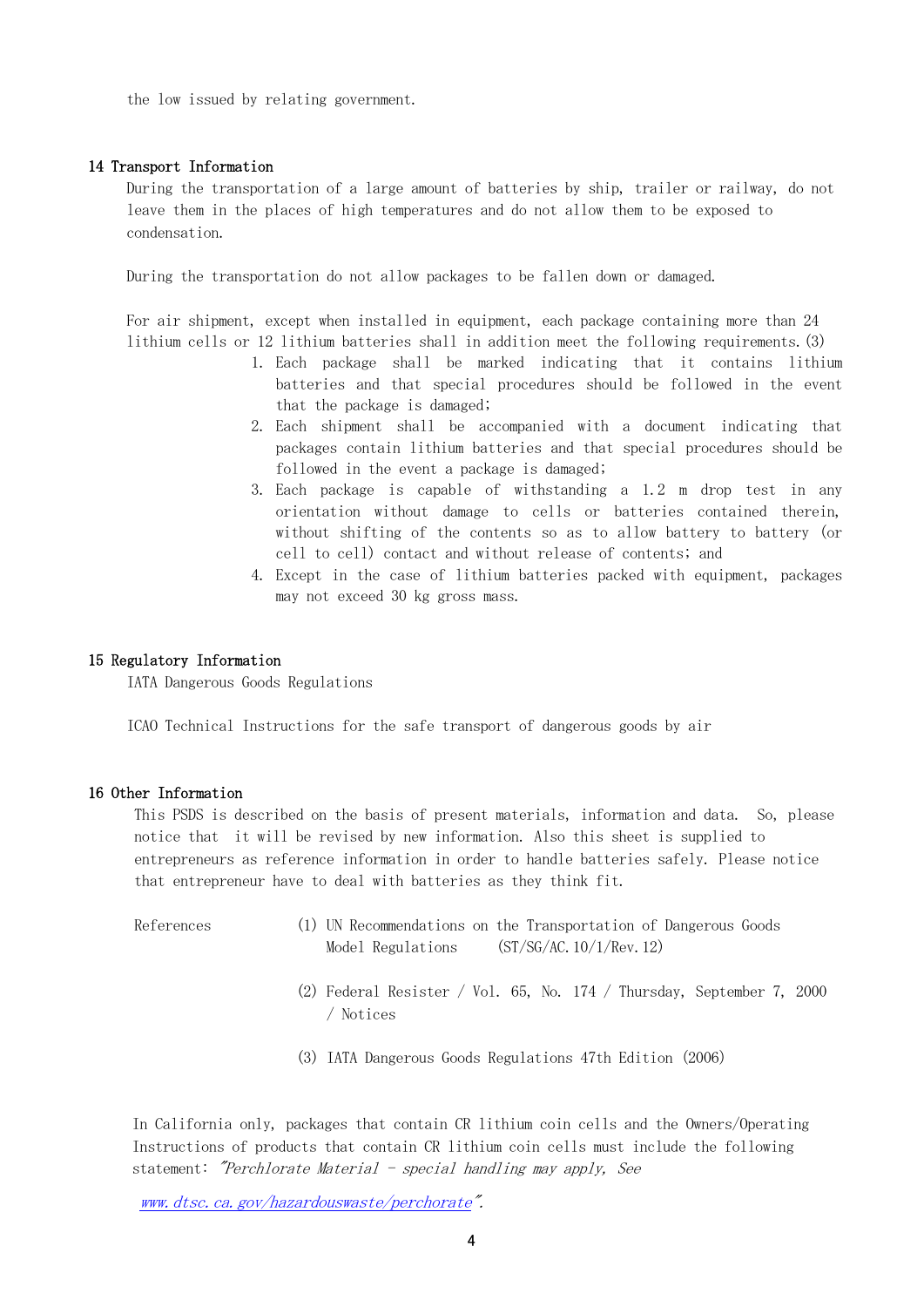The effective date for this Perchlorate label is July 1, 2006 for non-consumer products and January 1, 2007 for consumer products.